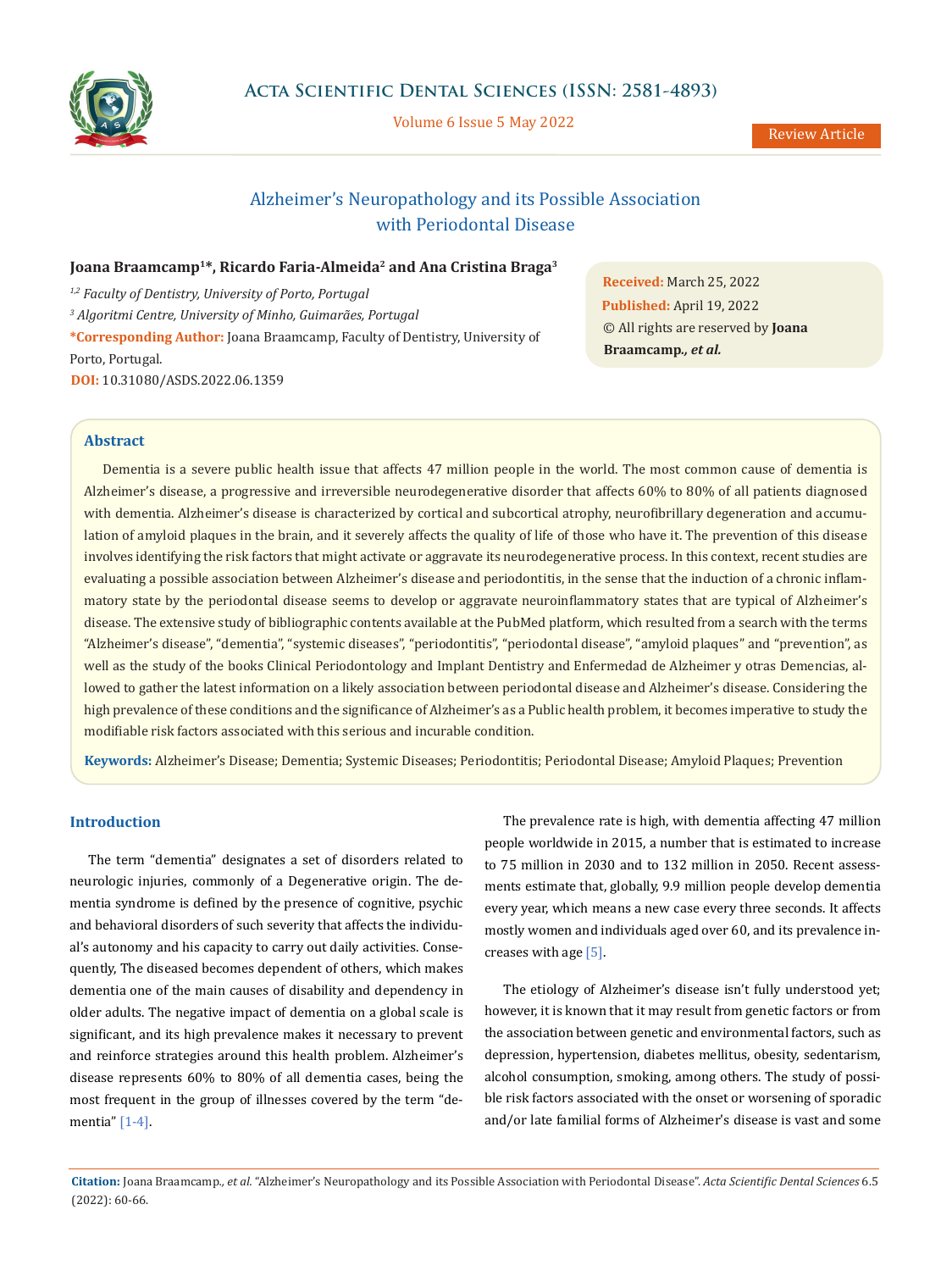authors have described periodontal disease as a possible risk factor [6-9].

Periodontitis is a prevalent and persistent infectious disease associated with anaerobic Gram-negative bacteria and viruses. According to the World Health Organization, approximately 5 to 20% of older adults (aged  $\geq 65$ ) suffer from severe forms of periodontal disease, which, if untreated, may result in tooth loss. This pathology of the oral cavity's support tissues has been associated with various systemic conditions, such as cardiovascular diseases, rheumatoid arthritis, diabetes mellitus and, more recently, Alzheimer's [10-19].

The objective of this review is to study the neuropathology of Alzheimer's disease , to understand how it can be related to periodontal disease and what is the importance of clarifying a possible association between periodontitis and Alzheimer's disease.

#### **Material and Methods**

The bibliographic content selected for the development of this review was acquired on the Pubmed platform. A search with the terms "Alzheimer's disease", "dementia", "systemic diseases", "periodontitis", "periodontal disease", "amyloid plaques" and "prevention" allowed to gather scientific papers about the topic under study. In a first stage, the papers were selected according to their title and abstract, and then by reading them in full. After choosing the papers, the gathered information was organized into categories and put into context in a way to enable a clear and simplified approach to the topic. The study of chapters 7, 10 and 20 of the book Clinical Periodontology and Implant Dentistry was useful to gather information about the periodontal disease. The study of part II - A of the book Enfermedad de Alzheimer y otras Demencias allowed us to gather information about the pathogenesis, neuropathology, genetic factors, cognitive and functional manifestations, symptoms and signs of Alzheimer's disease.

#### **Alzheimer's disease**

The Alzheimer's disease was first described in 1906 by the German psychiatrist and neuropathologist Alois Alzheimer. It's a neurodegenerative disorder characterized by a gradual and progressive destruction of nervous tissue, starting on an undetermined moment of adult life. It's a brain disease, and macroscopically this translates into an atrophy of the cerebral cortex resulting from the process of neuronal loss.

Research carried out in the last few years in the field of Genetics has allowed to identify a considerable number of metabolic changes or genetic errors which take part, directly or indirectly, in the pathophysiology of Alzheimer's. Nowadays, two subgroups of the disease are being considered: the autosomal dominant forms, also known as early onset familial Alzheimer's; and the sporadic or late onset familial forms, caused by genetic and epigenetic physiopathogenic determinants, as well as environmental determinants, that are common of the physiological ageing process. In early familial forms, the disease occurs by genetic transmission, that is, the disease is triggered by a genetic mutation transmitted by a carrier parent. Such mutations are linked to three genes: the amyloid precursor protein (APP) gene on chromosome 21; the presenilin 1 gene on chromosome 14; and the presenilin 2 gene on chromosome 1. Individuals with early familial forms of the disease (FAD) develop early (usually before age 55) a picture of cognitive deterioration and histological changes typical of Alzheimer's disease. These are rare clinical situations with a marked family history. In the sporadic and/or late onset familial forms, the associated gene does not act as a causal agent but as a susceptible one. Some studies suggest a genetic association to the *locus* of the apolipoprotein E (ApoE), with one of its three alleles, ApoE-E4, being regarded as an important risk factor and predictor of sporadic and/or late onset familial forms of the disease.

The processes that induce the manifestation of Alzheimer's disease in its different forms are not yet fully known; however, it has been suggested that some risk factors can play a part on the appearance of sporadic and/or late onset familial forms of the disease [20,21].

The signs and symptoms include memory lapses, disorientation, language changes, difficulty solving problems, personality changes and mood swings. In the most advanced stages, there is an aggravation of these signs and symptoms, with patients manifesting apraxia, agnosia, aphasia, distorted perception, delusion, irregular sleep-wake rhythm, and death [21,22]. These signs and symptoms appear to have worsened with the COVID-19 pandemic [23,24].

The clinical and histological characteristics constitute the key elements for its diagnosis, and they're represented in table 1.

**Citation:** Joana Braamcamp*., et al.* "Alzheimer's Neuropathology and its Possible Association with Periodontal Disease". *Acta Scientific Dental Sciences* 6.5 (2022): 60-66.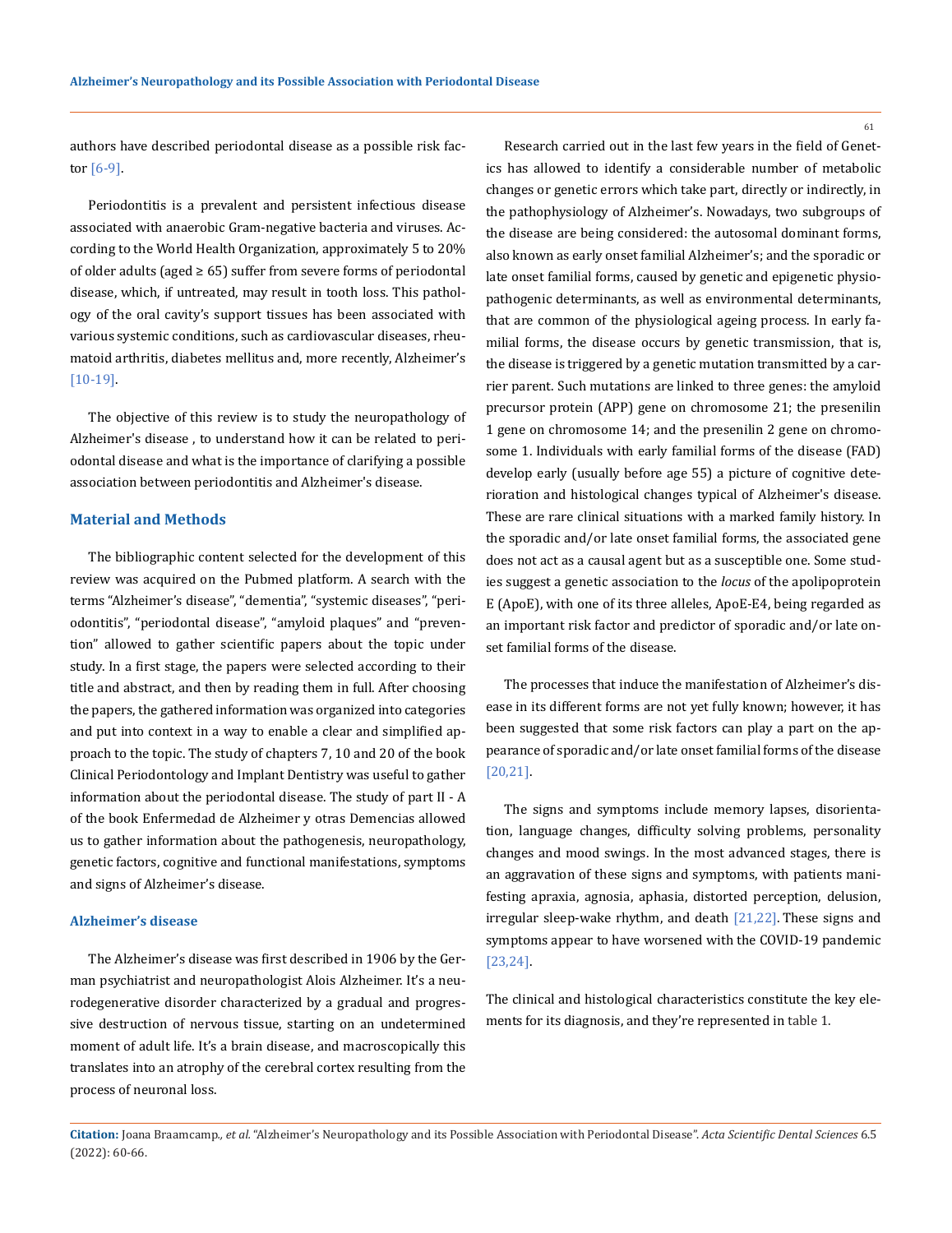### **Characteristics of Alzheimer's disease**

**Clinical** Alterations of memory and of other cognitive functions; psychiatric manifestations (depression, anxiety, psychosis) and behavioural changes (apathy, agitation, escape, aggressiveness). Progressive and chronic profile. Absence of focal neurologic signs.

#### **Likely clinical diagnosis**

Confirmation of the presence and functional impact of the referred changes.

Confirmation, trough a neuropsychological study, of the compromised state of memory and other upper nervous functions (dementia syndrome): Absence of focal neurologic signs. Exclusion of other causes of dementia or depression major

(with appropriate laboratory and imaging study).

**Neuropathological changes (definitive diagnosis)** Cerebral atrophy (more marked at a parietal-temporal level) Histological markers - selective neuronal death, neurofibrillary trances and senile plaques.

**Table 1:** Clinical and histological characteristics of Alzheimer's disease [21].

## **Neuropathology, neurotransmission and neuroinflammation changes**

The study of abnormal and pathological functions associated with Alzheimer's allows us to characterize this disease as being the result of a triad of neuronal changes that are responsible for the criteria that define it. Such triad includes cortical and subcortical atrophy, the accumulation of amyloid plaques in the brain and neurofibrillary tangles of the tau protein.

Nowadays, researchers believe that there's an association between the accumulation of amyloid plaques and neurofibrillary tangles; it's consider that the former may lead to the latter and, later on, to cerebral atrophy. Both amyloid plaques and neurofibrillary degenerations result from the pathological accumulation of malformed proteins: the amyloid protein, responsible for amyloid plaques, and the tau protein, responsible for neurofibrillary degenerations [21].

Soluble amyloid protein exists in its alpha or random configuration under healthy physiological conditions; however, its shape can undergo some changes, starting to adopt an insoluble beta configuration capable of aggregating and forming agglomerates of insoluble proteins, which are referred to as "amyloid plaques" or "senile plaques". The biochemical analysis allows us to understand that the basal protein of these agglomerates is an abnormal protein made of 42 amino acids: the beta-amyloid peptide. In its free form, the beta-amyloid peptide can be degraded by the glial cells and eliminated from the nervous system; however, when the rhythm of formation and aggregation of these peptides is superior to the capacity of eliminating them via glial cells, an amyloid cascade may be spread, i.e., a succession of biological reactions capable of leading to neuronal death and consequent atrophy of the nervous tissue. The beta-amyloid protein seems to be determinant in the disease, acting directly on the degeneration of synaptic terminals through cytotoxic mechanisms. Other polypeptides identified in the central nucleus of the plaques are ApoE, proteoglycans, alpha-1 chymotrypsin and other inflammatory proteins, which allows some speculation on an eventual contribution of inflammatory processes to the degenerative process. According to this "amyloid hypothesis", the excessive production, rapid deposit or abhorrent metabolism of Aβ results in the formation of toxic Aβ aggregates, which, in its turn, results in neuronal injuries, neuronal death and cognitive dysfunction [25,26].

Nowadays, The deposition of amyloid plaques is considered to be at the origin of neurofibrillary degeneratio. Neurofibrillary tangles are aggregates of neurofilaments made of tau protein in its hyperphosphorylated form. Physiologically, the tau protein contributes to the normal functioning of neurons, taking part in the constitution of microtubules; however, its hyperphosphorylated form causes disorders in the neurotransmission processes, making neurons unable to transport their synthesis products. The biochemical alterations that occur in association with morphological changes on neurons result in rigidity and neurofibrillary tangles, which lead to the apoptosis of nervous cells. The mechanisms that lead to the hyperphosphorylation of the tau protein and to the formation of PHF (Paired Helical Filaments) are not yet fully clear. The disorder induced by the neurotransmission capacity may play an important role in the pathophysiology of the disease, in a way that it conditions the transport of growth factors, essential to the survival of cholinergic neurons, and may alter the metabolism of the β-amyloid protein, thus contributing decisively to the genesis of senile or amyloid plaques.

**Citation:** Joana Braamcamp*., et al.* "Alzheimer's Neuropathology and its Possible Association with Periodontal Disease". *Acta Scientific Dental Sciences* 6.5 (2022): 60-66.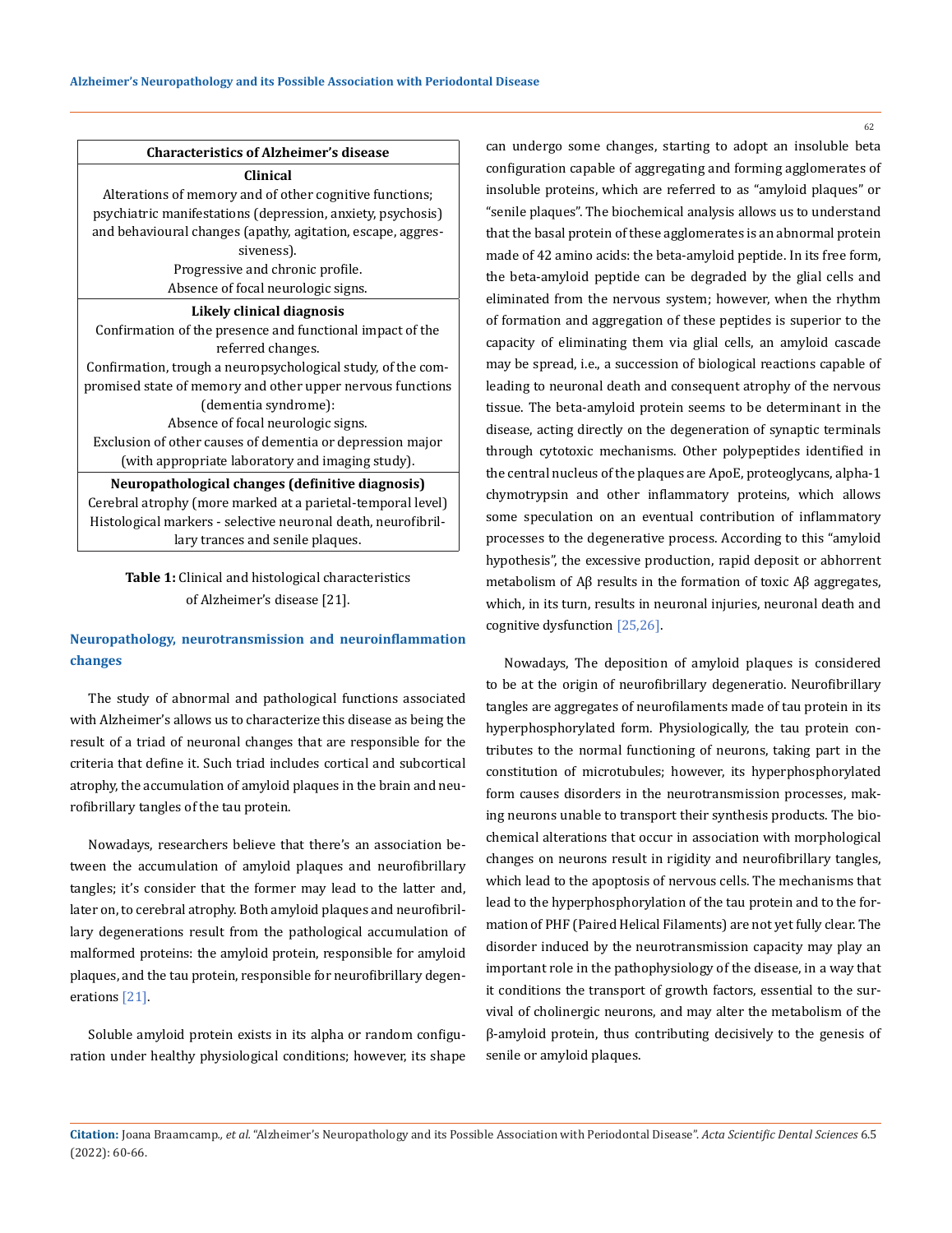The Alzheimer's disease is characterized by a state of ongoing neuroinflammation, with such state designating the inflammation of the nervous tissue resulting from infection, tissue injury, toxic metabolites or autoimmune mechanisms. Microglia are the main immune cells of the central nervous system which includes the brain and the spinal cord. These cells perform an active surveillance of the brain, confirming, among others, if communication between neurons is working properly, or identifying pathological changes or infections caused by microorganisms. When damage is detected, the microglial cells are activated and start to function as innate immune cells, eliminating pathogenic microorganisms and cellular waste and promoting the reestablishment of tissue balance. However, the prolonged action of microglia, as observed in Alzheimer's, may spread or accelerate irreversible neuronal damage [21].

## **Periodontal disease**

The periodontal disease is an inflammatory disease which results from the bacterial colonization of the oral biofilm. The accumulation of dental plaque and tartar causes the gradual and progressive destruction of tissues that support the teeth. Its signs are gingival inflammation, loss of bone structure, dental mobility and tooth loss.

The periodontal tissue disease can be seen as a disruption of homeostasis between the host's tissues and the resident microbiota. The disturbance of this internal balance at the oral cavity is responsible for the emergence of the periodontal disease. The inflammatory process associated with the progression of this disease activates local or systemic immune mechanisms capable of sustaining an ongoing inflammatory state in the organism [27-30].

The periodontal disease is a condition that can be prevented and treated through surgical and non-surgical procedures. The prevention is relatively simple, involving motivation and information on oral hygiene care, as well as regular dental check-ups to control the accumulation of dental plaque [28].The current knowledge on the discipline of periodontology and the simplicity of the prevention and/or treatment procedures are in contrast to the lack of information on Alzheimer's disease and to the inexistence of a cure to this disease. For this reason, the confirmation of risk factors associated with Alzheimer's disease is essential to treat or to stop the progression of this neurologic disease  $[6]$ .

#### **Possible association**

The most recent scientific publications are considering an association between Alzheimer's disease and periodontitis, in the sense that the induction of a chronic inflammatory state by the periodontal disease seems to develop or aggravate neuroinflammatory processes present in Alzheimer's disease, namely in its sporadic and/ or late onset familial forms.

The hypothesis is that there is an association between Alzheimer's disease and peripheral inflammation, being suggested that this peripheral chronic inflammation may aggravate the brain's inflammatory processes. Since chronic periodontitis is a generalized peripheral immunoinflammatory condition, it was suggested that it plays a significant role in the aggravation of Alzheimer's disease.

The bacterial load and the inflammatory response associated with periodontitis may aggravate the neuro-inflammatory process present in Alzheimer's disease due to the increased levels of proinflammatory mediators in the blood stream, namely Interleucine-1, Interleucin-6 and TNF-α, which are believed to be capable of trespassing the blood-brain barrier and cause the activation of microglial cells, accelerating the neurodegenerative process.

As such, some research has been conducted in order to try to prove a possible association between both diseases, and how the inflammation caused by periodontitis may affect Alzheimer's disease. In effect, the hypothesis that peripheral inflammation may alter the neurological inflammatory state seems to be evidencebased. Some preliminary studies revealed that the presence of peripheral infections might accelerate the manifestation and progression of Alzheimer's disease.

Currently, two hypotheses are being laid out to justify the contribution of periodontal disease in the emergence and progression of Alzheimer's disease. The first one lies on the possibility of activation of the brain's microglial cells and on the intensification of the senile plaques formation process following the migration of pro-inflammatory molecules from the intraoral environment and resulting from the body's immune response to the bacterial load of the oral biofilm in case of periodontitis. According to this hypothesis, the existence of Pro-inflammatory molecules in systemic circulation interferes with neuroinflammation in the brain. Another hypothesis is that bacteria from the intraoral biofilm are able to migrate to the brain tissue, crossing the blood-brain barrier and

**Citation:** Joana Braamcamp*., et al.* "Alzheimer's Neuropathology and its Possible Association with Periodontal Disease". *Acta Scientific Dental Sciences* 6.5 (2022): 60-66.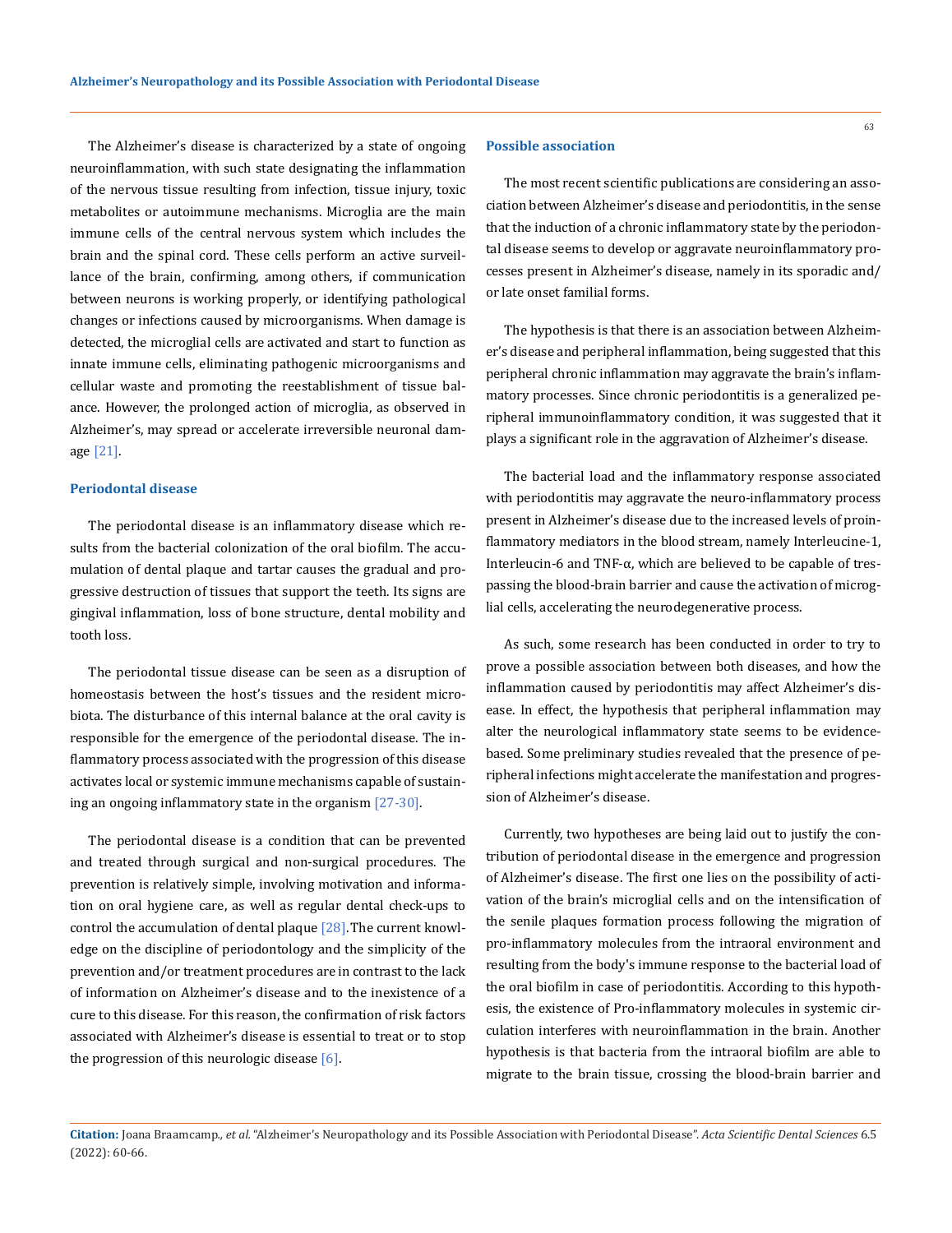causing inflammation in these tissues. The presence of these bacteria would result in the activation of immune mechanisms and of microglial cells. Such mechanism can cause or intensify neuronal destruction and the formation of senile plaques that is typical of Alzheimer's disease. The cytokines released during the immune response include the IL family, TNF-α, transforming growth factor-β, and chemokines (monocyte chemoattractant protein, IL-8, macrophage migration inhibitory factor and monokines induced by interferon γ). The cytokines released during the immune response play an important role in the neurodegenerative disease, particularly TNF-α, which enhances the inflammatory process causing gliosis, demilienization, deterioration of the blood-brain barrier and cellular death.



Figure 1: Association mechanisms between periodontitis and Alzheimer's disease [6,31,38].

The association between periodontal disease and Alzheimer's disease appears to be bilateral and published epidemiological studies have shown evidence of a high prevalence rate of periodontal disease in patients diagnosed with dementia. However, it is important to bear in mind the confusion factors associated with this topic, as well as the difficulties inherent to the conduction of studies amongst this usually fragile and not very cooperative population. Confounding factors increase the risk of bias in published studies and are the result of loss of autonomy and inability to collaborate in the performance of oral hygiene by patients with dementia. Still, despite these limitations, it is believed that the prevalence rate of periodontal disease among patients with Alzheimer's is high, Even so, despite the limitations presented, it is considered true that the prevalence rate of periodontal disease in Alzheimer's patients is high; without having been able to access epidemiological studies that demonstrate the incidence rate [31-39].

## **Importance of the association between periodontitis and Alzheimer's**

Alzheimer's disease is a disease whose etiology and treatment pose a real challenge to the scientific and medical community, with recognized risk factors that are thought to play a part in the manifestation and progression of the disease.

Periodontitis can be prevented and treated, which may reduce the risk profile of diagnosed patients or of those that are likely to develop Alzheimer's. The importance of investigating the possible association between these pathologies becomes even more relevant because, despite the intense clinical and biochemical research carried out in recent years on Alzheimer's disease, its etiology and pathophysiology are partially unknown, and there is no curative treatment. With this in mind, the high incidence and prevalence rates associated with the gravity of the consequences of dementia require a conjugated effort to prevent and improve the quality of life of those who bear the disease. As such, it is fundamental to establish all the risk factors that might be associated and prevent the emergence and/or aggravation of Alzheimer's disease.

More longitudinal and multicenter studies should be developed, with larger samples, in order to test the possibility of a practical and biological association between these diseases [40-43].

## **Conclusion**

Alzheimer's disease represents a major challenge for health professionals with regard to the development of prevention, promotion and intervention strategies that ensure a guided and wellassisted aging population. This need requires the recognition of risk factors and the adequacy of health measures aimed at the prevention and adequate monitoring of patients at risk in order to reduce the incidence rate of Alzheimer's disease and periodontal disease, promoting health and population's quality of life. The supposed association between these two conditions may give new hope for therapeutic interventions that can prevent the progression and worsening of both pathologies.

**Citation:** Joana Braamcamp*., et al.* "Alzheimer's Neuropathology and its Possible Association with Periodontal Disease". *Acta Scientific Dental Sciences* 6.5 (2022): 60-66.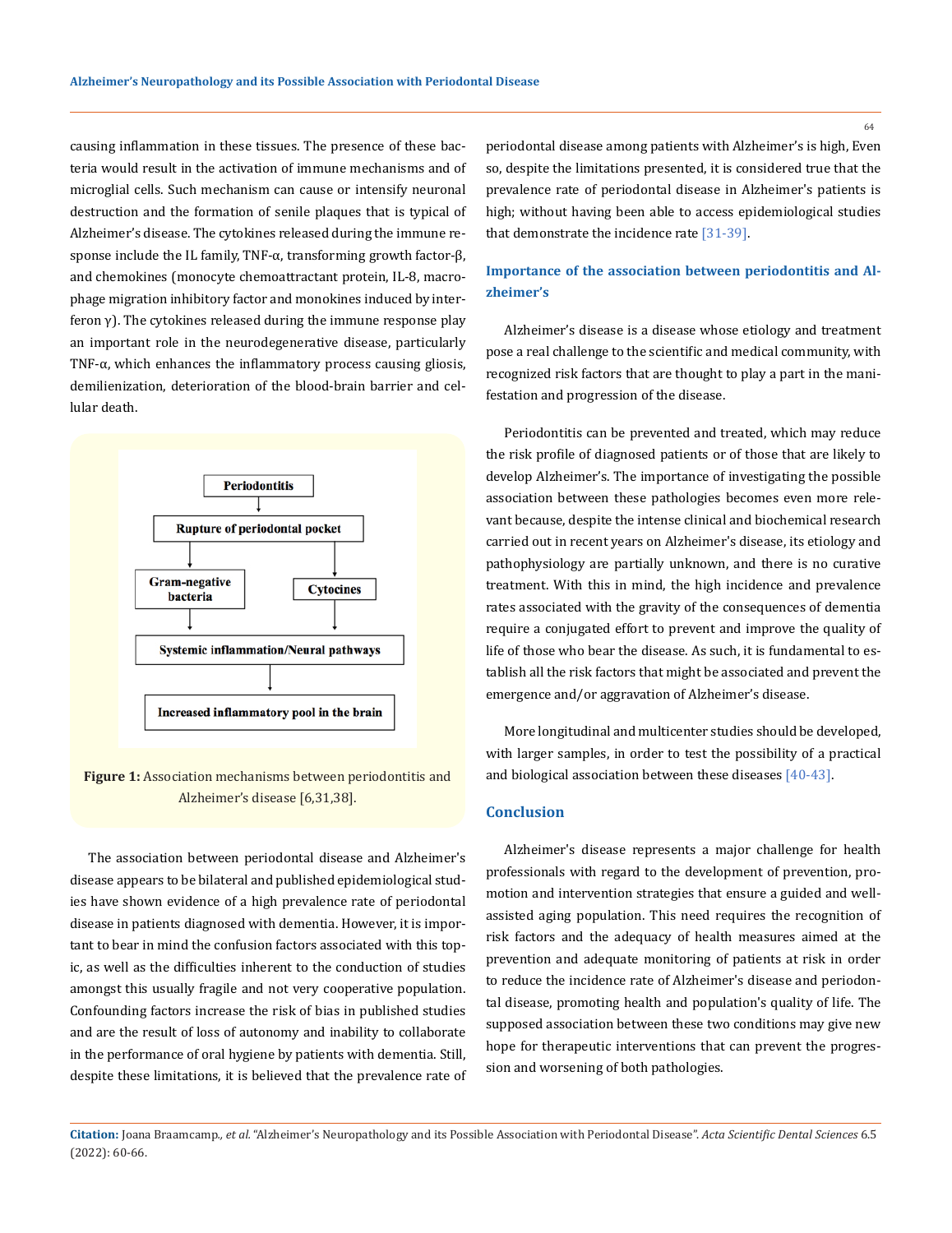## **Bibliography**

- 1. [WHO. Global action plan on the public health response to de](file:///F:/Acta/ASDS/ASDS-22-RA-076/1.%09WHO.%20Global%20action%20plan%20on%20the%20public%20health%20response%20to%20dementia%202017-2025%20(2017).)[mentia 2017-2025 \(2017\).](file:///F:/Acta/ASDS/ASDS-22-RA-076/1.%09WHO.%20Global%20action%20plan%20on%20the%20public%20health%20response%20to%20dementia%202017-2025%20(2017).)
- 2. Gale SA., *et al*. "Dementia". *[The American Journal of Medicine](https://pubmed.ncbi.nlm.nih.gov/29425707/)*  [131.10 \(2018\): 1161-1169.](https://pubmed.ncbi.nlm.nih.gov/29425707/)
- 3. Aragón F., *et al*[. "Oral health in Alzheimer's disease: a multi](https://pubmed.ncbi.nlm.nih.gov/29476334/)center case-control study". *[Clinical Oral Investigations](https://pubmed.ncbi.nlm.nih.gov/29476334/)* 22.9 [\(2018\): 3061-3070.](https://pubmed.ncbi.nlm.nih.gov/29476334/)
- 4. [Braamcamp J and Faria-Almeida R](https://www.researchgate.net/publication/354101238_Oral_Health_Approach_to_Patients_with_Dementia)*.* "Oral Health Approach to Patients with Dementia". *[Acta Scientific Dental Sciences](https://www.researchgate.net/publication/354101238_Oral_Health_Approach_to_Patients_with_Dementia)* 5.9 [\(2021\): 104-109.](https://www.researchgate.net/publication/354101238_Oral_Health_Approach_to_Patients_with_Dementia)
- 5. [2021 Alzheimer's disease facts and figures". Alzheimers De](https://pubmed.ncbi.nlm.nih.gov/33756057/)[ment 17.3 \(2021\): 327-406.](https://pubmed.ncbi.nlm.nih.gov/33756057/)
- 6. Cerajewska TL., *et al*[. "Periodontitis: a potencial risk factor for](https://pubmed.ncbi.nlm.nih.gov/25571822/) Alzheimer's disease". *[British Dental Journal](https://pubmed.ncbi.nlm.nih.gov/25571822/)* 218.1 (2015): 29- [34.](https://pubmed.ncbi.nlm.nih.gov/25571822/)
- 7. Ishida N., *et al*[. "Periodontitis induced by bacterial infection ex](https://www.nature.com/articles/s41514-017-0015-x)[acerbates features of Alzheimer's disease in transgenic mice".](https://www.nature.com/articles/s41514-017-0015-x) *[Mechanisms of Ageing and Development](https://www.nature.com/articles/s41514-017-0015-x)* 3 (2017): 15.
- 8. Kamer AR., *et al*[. "Periodontal disease as a possible cause for](https://pubmed.ncbi.nlm.nih.gov/32385876/) [Alzheimer's disease".](https://pubmed.ncbi.nlm.nih.gov/32385876/) *Periodontology* 2000*.*83 (2019): 242- [271.](https://pubmed.ncbi.nlm.nih.gov/32385876/)
- 9. Fonseca R., *et al*[. "Doença de Alzheimer como fator de risco à](http://www.interativamix.com.br/SOBRAPE/arquivos/2020/marco_junho/REVPERIO%20MARCH-JUN-2020%20-%20COMPLETO%20ALTA%20RESOLU%C3%87%C3%83O%20-%2006-10-2020-119-124.pdf) [doença periodontal: uma revisão de literatura".](http://www.interativamix.com.br/SOBRAPE/arquivos/2020/marco_junho/REVPERIO%20MARCH-JUN-2020%20-%20COMPLETO%20ALTA%20RESOLU%C3%87%C3%83O%20-%2006-10-2020-119-124.pdf) *Brazillian Jour[nal of Periodontology](http://www.interativamix.com.br/SOBRAPE/arquivos/2020/marco_junho/REVPERIO%20MARCH-JUN-2020%20-%20COMPLETO%20ALTA%20RESOLU%C3%87%C3%83O%20-%2006-10-2020-119-124.pdf)* 30.3 (2020): 121-126.
- 10. World Health Organization. Oral Health Periodontal Country Profiles*.* Geneva, Switzerland: World Health Organization (2005).
- 11. Navarro-Sanchez AB., *et al*[. "Effect of non-surgical periodontal](https://pubmed.ncbi.nlm.nih.gov/17850602/) [therapy on clinical and immunological response and glycaemic](https://pubmed.ncbi.nlm.nih.gov/17850602/) [control in type 2 diabetic patients with moderate periodonti](https://pubmed.ncbi.nlm.nih.gov/17850602/)tis". *[Journal of Clinical Periodontology](https://pubmed.ncbi.nlm.nih.gov/17850602/)* 34.10 (2007): 835-843.
- 12. [Sanz M. "European workshop in periodontal health and car](https://academic.oup.com/eurheartjsupp/article/12/suppl_B/B3/386703)diovascular disease". *[European Heart Journal Supplements](https://academic.oup.com/eurheartjsupp/article/12/suppl_B/B3/386703)* 12 [\(2010\): B2.](https://academic.oup.com/eurheartjsupp/article/12/suppl_B/B3/386703)
- 13. Lockhart PB., *et al*[. "Periodontal disease and atherosclerotic](https://www.ahajournals.org/doi/full/10.1161/CIR.0b013e31825719f3) [vascular disease: does the evidence support an independent](https://www.ahajournals.org/doi/full/10.1161/CIR.0b013e31825719f3) association?" *Circulation* [125.20 \(2012\): 2520-2544.](https://www.ahajournals.org/doi/full/10.1161/CIR.0b013e31825719f3)
- 14. Pinho MM., *et al*[. "Periodontitis and atherosclerosis: an obser](https://pubmed.ncbi.nlm.nih.gov/23278448/)vational study". *[Journal of Periodontal Research](https://pubmed.ncbi.nlm.nih.gov/23278448/)* 48.4 (2013): [452-457.](https://pubmed.ncbi.nlm.nih.gov/23278448/)
- 15. Nagpal R., *et al*[. "The two-way association of periodontal in](https://pubmed.ncbi.nlm.nih.gov/26339142/)[fection with systemic disorders: an overview".](https://pubmed.ncbi.nlm.nih.gov/26339142/) *Mediators of [Inflammation](https://pubmed.ncbi.nlm.nih.gov/26339142/)* 2015 (2015): 9.
- 16. Jin L., *et al*[. "Global burden of oral diseases: emerging con](https://pubmed.ncbi.nlm.nih.gov/26704694/)[cepts, management and interplay with systemic health".](https://pubmed.ncbi.nlm.nih.gov/26704694/) *Oral Diseases* [22.7 \(2016\): 609-619.](https://pubmed.ncbi.nlm.nih.gov/26704694/)
- 17. Tonetti MS., *et al*[. "Impact of the global burden of periodon](https://pubmed.ncbi.nlm.nih.gov/28419559/)[tal diseases on health, nutrition and wellbeing of mankind: a](https://pubmed.ncbi.nlm.nih.gov/28419559/)  call for global action". *[Journal of Clinical Periodontology](https://pubmed.ncbi.nlm.nih.gov/28419559/)* 44.5 [\(2017\): 456-462.](https://pubmed.ncbi.nlm.nih.gov/28419559/)
- 18. Miricescu LD., *et al*. "*Periodontal Disease and Systemic Health* 6 (2019).
- 19. Nazir M., *et al*[. "Global Prevalence of Periodontal Disease and](https://pubmed.ncbi.nlm.nih.gov/32549797/) Lack of Its Surveillance". *[The Scientific World Journal](https://pubmed.ncbi.nlm.nih.gov/32549797/)* (2020): [2146160.](https://pubmed.ncbi.nlm.nih.gov/32549797/)
- 20. Dik MG., *et al*[. "APOE-epsilon4 is associated with memory de](https://pubmed.ncbi.nlm.nih.gov/10751265/)[cline in cognitively impaired elderly".](https://pubmed.ncbi.nlm.nih.gov/10751265/) *Neurology* 54.7 (2000): [1492-1497.](https://pubmed.ncbi.nlm.nih.gov/10751265/)
- 21. [Alberca R and López S. "Enfermedade de Alzheimer y otras de](https://www.medicapanamericana.com/es/libro/enfermedad-de-alzheimer-y-otras-demencias)mencias (4<sup>th</sup> edition)". Madrid: Editoral Médica Panamericana [\(2010\).](https://www.medicapanamericana.com/es/libro/enfermedad-de-alzheimer-y-otras-demencias)
- 22. Kazui H., *et al*[. "Differences of Behavioral and Psychological](https://pubmed.ncbi.nlm.nih.gov/27536962/)  [Symptoms of Dementia in Disease Severity in Four Major De](https://pubmed.ncbi.nlm.nih.gov/27536962/)mentias". *PloS one* [11.8 \(2016\): e0161092.](https://pubmed.ncbi.nlm.nih.gov/27536962/)
- 23. Chiricosta L., *et al*[. "SARS-CoV-2 Exacerbates Beta-Amyloid](https://pubmed.ncbi.nlm.nih.gov/34948400/) [Neurotoxicity, Inflammation and Oxidative Stress in Alzheim](https://pubmed.ncbi.nlm.nih.gov/34948400/)er's Disease Patients". *[International Journal of Molecular Sci](https://pubmed.ncbi.nlm.nih.gov/34948400/)ences* [22.24 \(2021\): 13603.](https://pubmed.ncbi.nlm.nih.gov/34948400/)
- 24. Xia X., *et al*[. "COVID-19 and Alzheimer's disease: how one cri](https://translationalneurodegeneration.biomedcentral.com/articles/10.1186/s40035-021-00237-2)sis worsens the other". *[Translational Neurodegeneration](https://translationalneurodegeneration.biomedcentral.com/articles/10.1186/s40035-021-00237-2)* 10.1 [\(2021\): 15.](https://translationalneurodegeneration.biomedcentral.com/articles/10.1186/s40035-021-00237-2)
- 25. Zhou Y., *et al*[. "Alzheimer's disease: Amyloid-based pathogen](https://pubmed.ncbi.nlm.nih.gov/31225482/)[esis and potential therapies".](https://pubmed.ncbi.nlm.nih.gov/31225482/) *Cell Stress* 2.7 (2018): 150-161.
- 26. Paroni G., *et al*[. "Understanding the Amyloid Hypothesis in Al](https://pubmed.ncbi.nlm.nih.gov/30883346/)zheimer's Disease". *[Journal of Alzheimer's Disease](https://pubmed.ncbi.nlm.nih.gov/30883346/)* 68.2 (2019): [493-510.](https://pubmed.ncbi.nlm.nih.gov/30883346/)

**Citation:** Joana Braamcamp*., et al.* "Alzheimer's Neuropathology and its Possible Association with Periodontal Disease". *Acta Scientific Dental Sciences* 6.5 (2022): 60-66.